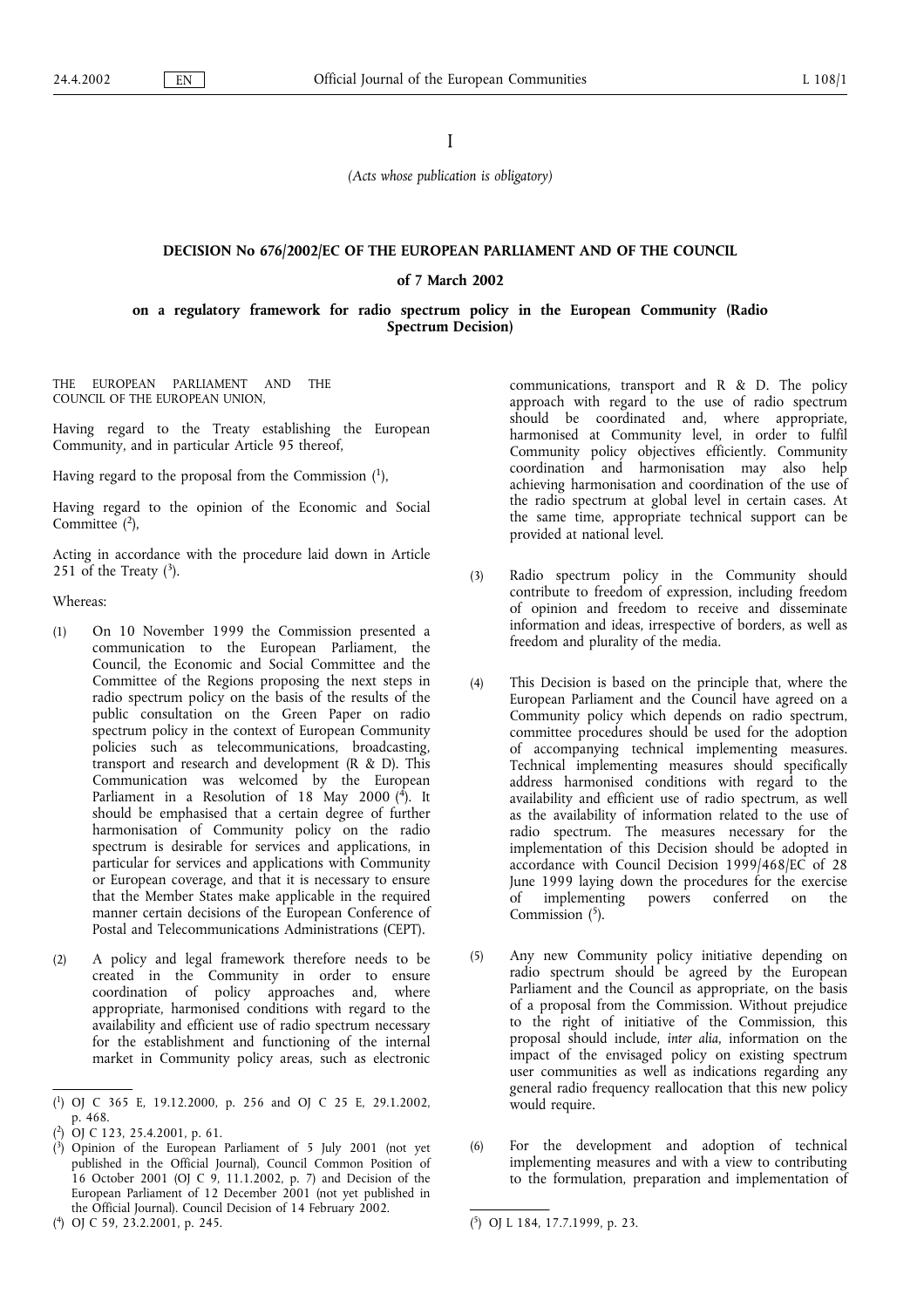Community radio spectrum policy, the Commission should be assisted by a committee, to be called the Radio Spectrum Committee. composed of Radio Spectrum Committee, composed of representatives of the Member States and chaired by a representative of the Commission. The Committee should consider proposals for technical implementing measures related to radio spectrum. These may be drafted on the basis of discussions in the Committee and may in specific cases require technical preparatory work by national authorities responsible for radio spectrum management. Where committee procedures are used for the adoption of technical implementing measures, the Committee should also take into account the views of the industry and of all users involved, both commercial and non-commercial, as well as of other interested parties, on technological, market and regulatory developments which may affect the use of radio spectrum. Radio spectrum users should be free to provide all input they believe is necessary. The Committee may decide to hear representatives of radio spectrum user communities at its meetings where necessary to illustrate the situation in a particular sector.

- (7) Where it is necessary to adopt harmonisation measures for the implementation of Community policies which go beyond technical implementing measures, the Commission may submit to the European Parliament and to the Council a proposal on the basis of the Treaty.
- (8) Radio spectrum policy cannot be based only on technical parameters but also needs to take into account economic, political, cultural, health and social considerations. Moreover, the ever increasing demand for the finite supply of available radio spectrum will lead to conflicting pressures to accommodate the various groups of radio spectrum users in sectors such as telecommunications, broadcasting, transport, law enforcement, military and the scientific community. Therefore, radio spectrum policy should take into account all sectors and balance the respective needs.
- (9) This Decision should not affect the right of Member States to impose restrictions necessary for public order and public security purposes and defence. Where a technical implementing measure would affect inter alia radio frequency bands used by a Member State exclusively and directly for its public security and defence purposes, the Commission may, if the Member State requests it on the basis of justified reasons, agree to transitional periods and/or sharing mechanisms, in order to facilitate the full implementation of that measure. In this regard, Member States may also notify the Commission of their national radio frequency bands used exclusively and directly to pursue public security and defence purposes.
- (10) In order to take into account the views of Member States, Community institutions, industry and of all users involved, both commercial and non-commercial, as well as of other interested parties on technological, market and regulatory developments which may affect the use of radio spectrum, the Commission may organise consultations outside the framework of this Decision.
- (11) Radio spectrum technical management includes the harmonisation and allocation of radio spectrum. Such harmonisation should reflect the requirements of general policy principles identified at Community level. However, radio spectrum technical management does not cover assignment and licensing procedures, nor the decision whether to use competitive selection procedures for the assignment of radio frequencies.
- (12) With a view to the adoption of technical implementing measures addressing the harmonisation of radio frequency allocation and of information availability, the Committee should cooperate with radio spectrum experts from national authorities responsible for radio spectrum management. Building on the experience of mandating procedures gained in specific sectors, for example as a result of the application of Decision No 710/97/EC of the European Parliament and of the Council of 24 March 1997 on a coordinated authorisation approach in the field of satellite personal-communication services in the Community (1) and Decision No 128/1999/EC of the European Parliament and of the Council of 14 December 1998 on the coordinated introduction of a third generation mobile and wireless communications system (UMTS) in the Community  $(2)$ , technical implementing measures should be adopted as a result of mandates to the CEPT. Where it is necessary to adopt harmonised measures for the implementation of Community policies which do not fall within the remit of CEPT, the Commission could adopt implementation measures with the assistance of the Radio Spectrum Committee.
- (13) The CEPT comprises 44 European countries. It drafts technical harmonisation measures with the objective of harmonising the use of radio spectrum beyond the Community borders, which is particularly important for those Member States where the use of radio spectrum may be affected by that of the non-EU members of CEPT. Decisions and measures taken in accordance with this Decision should take account of the specific situation of Member States with external frontiers. Where necessary, the Commission should be able to make the results of mandates issued to CEPT compulsory for Member States, and where the results of such mandates are not available or deemed not

<sup>(</sup> 1) OJ L 105, 23.4.1997, p. 4. Decision as amended by Decision No 1215/2000/EC (OJ L 139, 10.6.2000, p. 1).

<sup>(</sup> 2) OJ L 17, 22.1.1999, p. 1.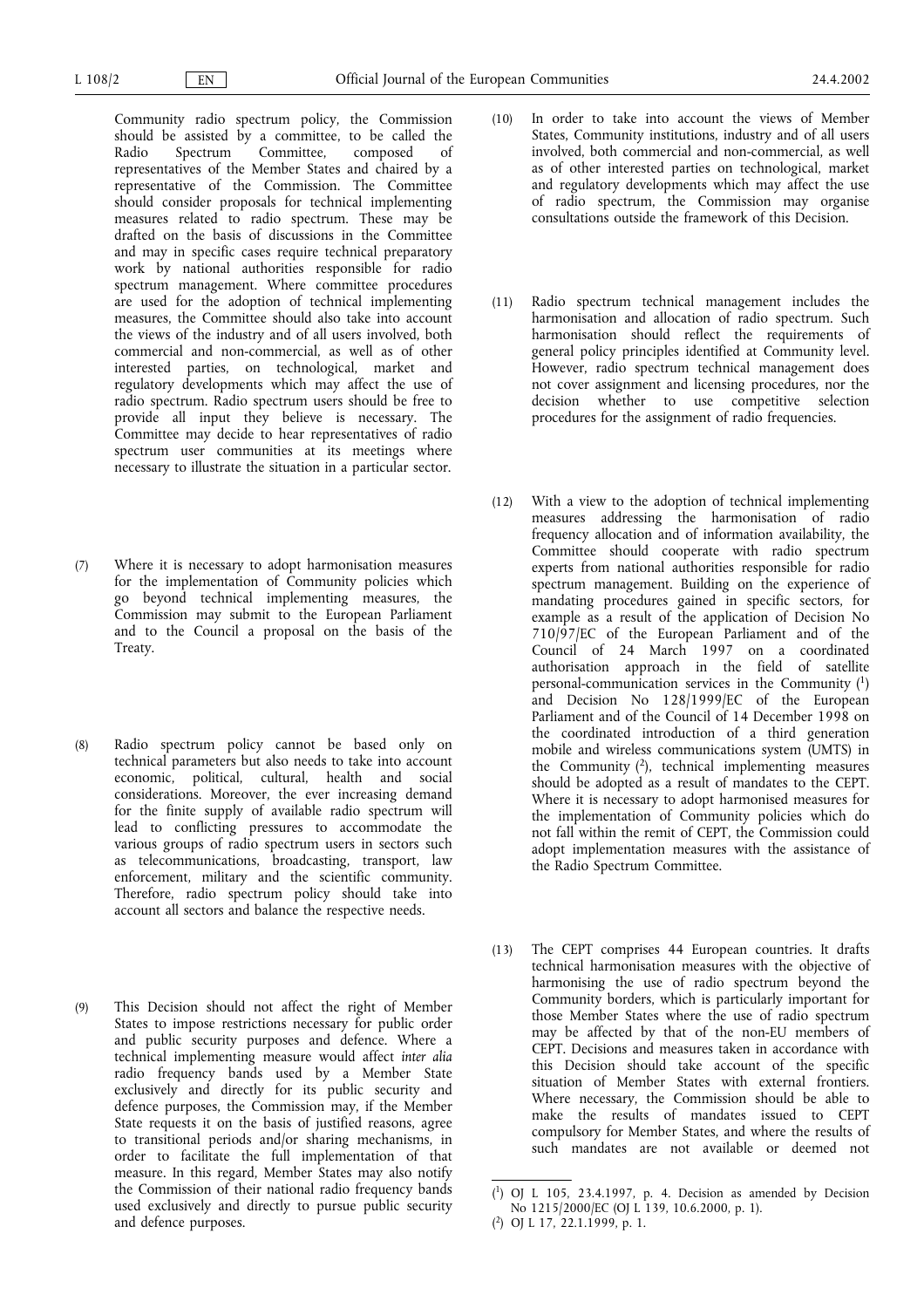acceptable, to take appropriate alternative action. This will in particular provide for the harmonisation of use of radio frequencies across the Community, in line with Directive 2002/21/EC of the European Parliament and of the Council of 7 March 2002 on a common regulatory framework for electronic communications networks and services (Framework Directive) (1) and taking into account the provisions of Directive 2002/20/EC of the European Parliament and the Council of 7 March 2002 on the authorisation of electronic communications networks and services (Authorisation Directive)  $(2)$ .

- (14) The coordinated and timely provision to the public of appropriate information concerning the allocation, availability and use of radio spectrum in the Community is an essential element for investments and policy making. So are technological developments which will give rise to new radio spectrum allocation and management techniques and radio frequency assignment methods. Development of long-term strategic aspects require proper understanding of the implications of how technology evolves. Such information should therefore be made accessible in the Community, without prejudice to confidential business and personal information protection under Directive 97/66/EC of the European Parliament and of the Council of 15 December 1997 concerning the processing of personal data and the protection of privacy in the telecommunications sector  $(3)$ . The implementation of a cross-sectoral radio spectrum policy makes the availability of information on the whole radio spectrum necessary. In view of the general purpose of harmonising radio spectrum use in the Community and elsewhere in Europe, the availability of such information needs to be harmonised at European level in a user-friendly manner.
- (15) It is therefore necessary to complement existing Community and international requirements for publication of information on use of radio spectrum. At international level, the reference paper on regulatory principles negotiated in the context of the World Trade Organisation by the Group on Basic Telecommunications also requires that the existing state of allocated radio frequency bands be made publicly available. Commission Directive 96/2/EC of 16 January 1996 amending Directive 90/388/EEC with regard to mobile and personal communications (4) required Member States to publish every year or make available on request the allocation scheme of radio frequencies, including plans for future extension of such frequencies, but covered only mobile and personal communications services. Moreover, Directive 1999/5/EC of the

- ( 2) See page 21 of this Official Journal.
- ( 3) OJ L 24, 30.1.1998, p. 1.
- ( 4) OJ L 20, 26.1.1996, p. 59.

European Parliament and of the Council of 9 March 1999 on radio equipment and telecommunications terminal equipment and the mutual recognition of their conformity  $(\overline{5})$ , as well as Directive 98/34/EC of the European Parliament and of the Council of 22 June 1998 laying down a procedure for the provision of information in the field of technical standards and regulations and of rules on information society services (<sup>6</sup>), require Member States to notify the Commission of the interfaces which they have regulated so as to assess their compatibility with Community law.

- (16) Directive 96/2/EC was at the origin of the adoption of a first set of measures by CEPT such as European Radiocommunications Committee Decision (ERC/DEC/(97)01) on the publication of national tables of radio spectrum allocations. It is necessary to ensure that CEPT solutions reflect the needs of Community policy and are given the appropriate legal basis so as to be implemented in the Community. For that purpose, specific measures have to be adopted in the Community both on procedure and substance.
- (17) Community undertakings should obtain fair and non-discriminatory treatment on access to radio spectrum in third countries. As access to radio spectrum is a key factor for business development and public interest activities, it is also necessary to ensure that Community requirements for radio spectrum are reflected in international planning.
- (18) Implementation of Community policies may require coordination of radio spectrum use, in particular with regard to the provision of communications services including Community-wide roaming facilities. Moreover, certain types of radio spectrum use entail a geographical coverage which goes beyond the borders of a Member State and allow for transborder services without requiring the movement of persons, such as satellite communications services. The Community should therefore be adequately represented in the activities of all relevant international organisations and conferences related to radio spectrum management matters, such as within the International Telecommunication Union (ITU) and its World Radiocommunications Conferences.
- (19) The existing preparation and negotiation mechanisms for ITU World Radiocommunication Conferences have generated excellent results due to willing cooperation within the CEPT, and the Community's interests have

<sup>(</sup> 1) See page 33 of this Official Journal.

<sup>(</sup> 5) OJ L 91, 7.4.1999, p. 10.

<sup>(</sup> 6) OJ L 204, 21.7.1998, p. 37. Directive as amended by Directive 98/48/EC (OJ L 217, 5.8.1998, p. 18).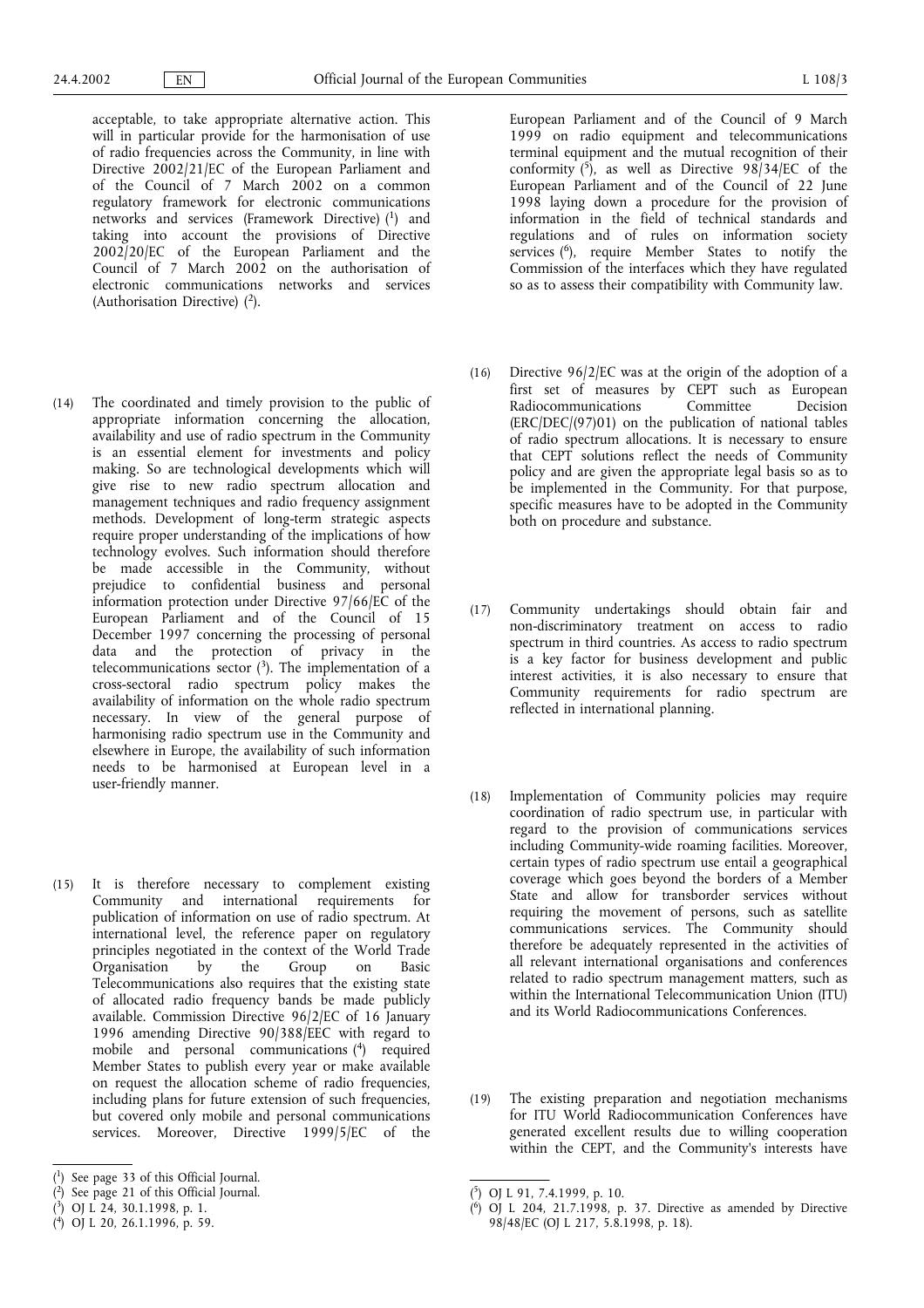been taken into account in the preparations. In international negotiations, Member States and the Community should develop a common action and closely cooperate during the whole negotiations process so as to safeguard the unity of the international representation of the Community in line with the procedures which had been agreed in the Council conclusions of 3 February 1992 for the World Administrative Radio Conference and as confirmed by the Council conclusions of 22 September 1997 and 2 May 2000. For such international negotiations, the Commission should inform the European Parliament and the Council whether Community policies are affected, with a view to obtaining endorsement by the Council on the Community policy objectives to be achieved and on the positions to be taken by Member States at international level. In order to ensure that such positions also appropriately address the technical dimension related to radio spectrum management, the Commission may issue mandates to the CEPT for this purpose. Member States should accompany any act of acceptance of any agreement or regulation within international fora in charge of, or concerned with, radio spectrum management by a joint declaration stating that they will apply such agreement or regulation in accordance with their obligations under the Treaty.

- (20) In addition to international negotiations specifically addressing radio spectrum, there are other international agreements involving the Community and third countries which may affect radio frequency bands usage and sharing plans and which may address issues such as trade and market access, including in the World Trade Organisation framework, free circulation and use of equipment, communications systems of regional or global coverage such as satellites, safety and distress operations, transportation systems, technologies, and research applications such as radio astronomy and earth observation. It is therefore important to ensure compatibility between the Community's arrangements for negotiating trade and market access issues with the radio spectrum policy objectives to be pursued under this Decision.
- (21) It is necessary, due to the potential commercial sensitivity of information which may be obtained by national authorities in the course of their action relating to radio spectrum policy and management, that the national authorities apply common principles in the field of confidentiality laid down in this Decision.
- (22) Since the objective of the proposed action, namely to establish a common framework for radio spectrum policy, cannot be sufficiently achieved by the Member States and can therefore, by reason of the scale and effects of the action, be better achieved at Community level, the Community may adopt measures, in accordance with the principle of subsidiarity as set out

in Article 5 of the Treaty. In accordance with the principle of proportionality as set out in that Article, this Decision does not go beyond what is necessary in order to achieve that objective.

- (23) Member States should implement this common framework for radio spectrum policy in particular through their national authorities and provide the Commission with the relevant information required to assess its proper implementation throughout the Community, taking into account international trade obligations of the Community and its Member States.
- (24) Decisions No 710/97/EC and No 128/1999/EC remain in force.
- (25) The Commission should report annually to the European Parliament and the Council on the results achieved under this Decision, as well as on planned future actions. This may allow the European Parliament and the Council to express their political support, where appropriate,

HAVE ADOPTED THIS DECISION:

### Article 1

### Aim and scope

1. The aim of this Decision is to establish a policy and legal framework in the Community in order to ensure the coordination of policy approaches and, where appropriate, harmonised conditions with regard to the availability and efficient use of the radio spectrum necessary for the establishment and functioning of the internal market in Community policy areas such as electronic communications, transport and research and development (R & D).

In order to meet this aim, this Decision establishes procedures in order to:

- (a) facilitate policy making with regard to the strategic planning and harmonisation of the use of radio spectrum in the Community taking into consideration inter alia economic, safety, health, public interest, freedom of expression, cultural, scientific, social and technical aspects of Community policies as well as the various interests of radio spectrum user communities with the aim of optimising the use of radio spectrum and of avoiding harmful interference;
- (b) ensure the effective implementation of radio spectrum policy in the Community, and in particular establish a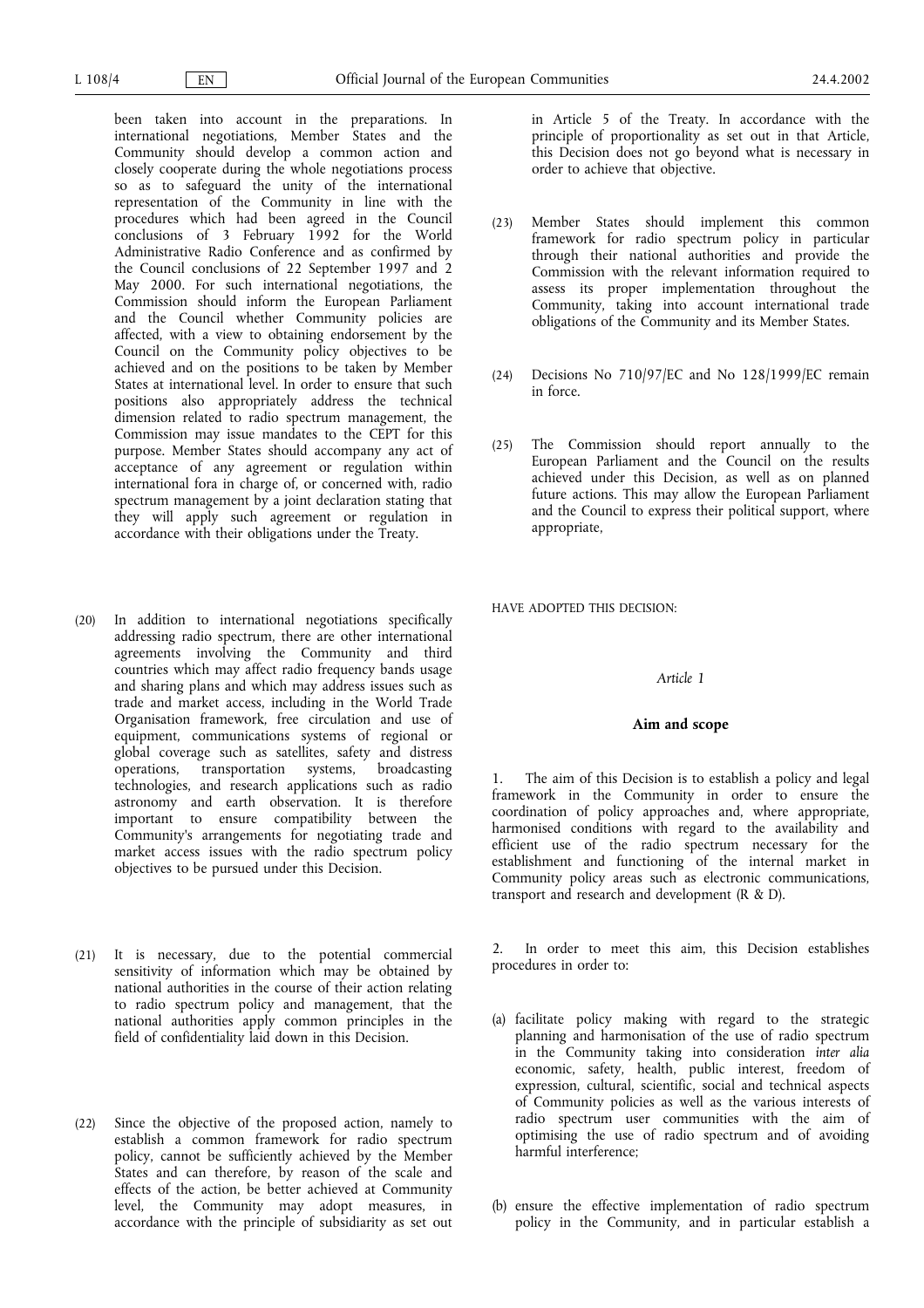general methodology to ensure harmonised conditions for the availability and efficient use of radio spectrum;

- (c) ensure the coordinated and timely provision of information concerning the allocation, availability and use of radio spectrum in the Community;
- (d) ensure the effective coordination of Community interests in international negotiations where radio spectrum use affects Community policies.

3. Activities pursued under this Decision shall take due account of the work of international organisations related to radio spectrum management, e.g. the International Telecommunication Union (ITU) and the European Conference of Postal and Telecommunications Administrations (CEPT).

4. This Decision is without prejudice to measures taken at Community or national level, in compliance with Community law, to pursue general interest objectives, in particular relating to content regulation and audio-visual policy, to the provisions of Directive 1999/5/EC and to the right of Member States to organise and use their radio spectrum for public order and public security purposes and defence.

### Article 2

# Definition

For the purposes of this Decision, 'radio spectrum' includes radio waves in frequencies between 9 kHz and 3 000 GHz; radio waves are electromagnetic waves propagated in space without artificial guide.

#### Article 3

# Committee procedure

1. The Commission shall be assisted by a committee (the Radio Spectrum Committee).

2. Where reference is made to this paragraph, Articles 3 and 7 of Decision 1999/468/EC shall apply, having regard to the provisions of Article 8 thereof.

3. Where reference is made to this paragraph, Articles 5 and 7 of Decision 1999/468/EC shall apply, having regard to the provisions of Article 8 thereof.

The period provided for in Article 5(6) of Decision 1999/468/EC shall be set at three months.

4. The Committee shall adopt its rules of procedure.

Article 4

# Function of the Radio Spectrum Committee

1. In order to meet the aim set out in Article 1, the Commission shall submit to the Radio Spectrum Committee, in accordance with the procedures set out in this Article, appropriate technical implementing measures with a view to ensuring harmonised conditions for the availability and efficient use of radio spectrum, as well as the availability of information related to the use of radio spectrum, as referred to in Article 5.

2. For the development of technical implementing measures referred to in paragraph 1 which fall within the remit of the CEPT, such as the harmonisation of radio frequency allocation and of information availability, the Commission shall issue mandates to the CEPT, setting out the tasks to be performed and the timetable therefor. The Commission shall act in accordance with the procedure referred to in Article 3(2).

3. On the basis of the work completed pursuant to paragraph 2, the Commission shall decide whether the results of the work carried out pursuant to the mandates shall apply in the Community and on the deadline for their implementation by the Member States. These decisions shall be published in the Official Journal of the European Communities. For the purpose of this paragraph, the Commission shall act in accordance with the procedure referred to in Article 3(3).

Notwithstanding paragraph 3, if the Commission or any Member State considers that the work carried out on the basis of a mandate issued pursuant to paragraph 2 is not progressing satisfactorily having regard to the set timetable or if the results of the mandate are not acceptable, the Commission may adopt, acting in accordance with the procedure referred to in Article  $3(3)$ , measures to achieve the objectives of the mandate.

5. The measures referred to in paragraphs 3 and 4 may, where appropriate, provide the possibility for transitional periods and/or radio spectrum sharing arrangements in a Member State to be approved by the Commission, where justified, taking into account the specific situation in the Member State, on the basis of a reasoned request by the Member State concerned and provided such exception would not unduly defer implementation or create undue differences in the competitive or regulatory situations between Member States.

6. To achieve the aim set out in Article 1, the Commission may also adopt technical implementing measures referred to in paragraph 1 which are not covered by paragraph 2, acting in accordance with the procedure referred to in Article 3(3).